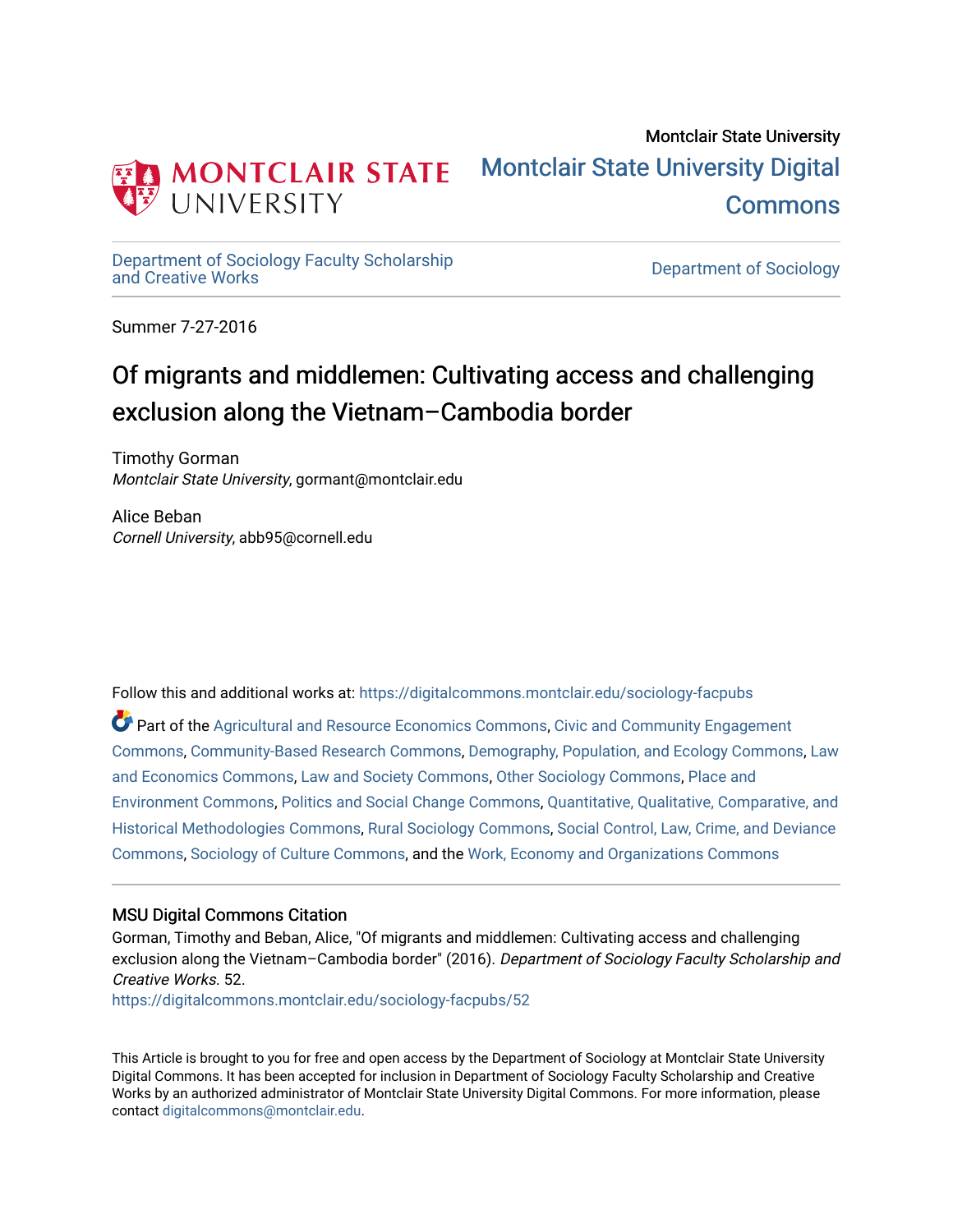## Of migrants and middlemen: Cultivating access and challenging exclusion along the Vietnam–Cambodia border

## Timothy Gorman and Alice Beban

Department of Development Sociology, Cornell University, Ithaca, NY USA. Email: tmg56@cornell.edu (T. Gorman); abb95@cornell.edu (A. Beban)

Abstract: In a possible sign of a new trend in Southeast Asia, economic pressures are driving smallholder shrimp farmers from Vietnam's Mekong Delta across the Cambodian border in search of new land. Building from ethnographic research with Vietnamese shrimp farmers in Kampot province, Cambodia, this paper explores the structures, mechanisms and relations that facilitate and impede the ability of Vietnamese migrants to gain and maintain access to land in Cambodia. The Vietnamese migrants in our study bring capital and farming skills, but their ambiguous legal status and their lack of social networks and experience with the terms of access in Cambodia render them vulnerable to exclusion and dependent on a local broker to mediate their interactions with landowners and authorities. We recount the migrants' attempts to overcome the uncertainty of their mediated access by bypassing the broker and cultivating direct social ties with Khmer villagers, border authorities and the landowners themselves. This study generates new insights into the dynamics of cross-border livelihoods in mainland Southeast Asia and more broadly illuminates the central importance of migrant–broker relationships and migrant agency in seeking to overcome dependency on brokers by forging new social relations in border areas.

Keywords: access, brokerage, migrants, cross-border livelihoods, exclusion, land tenure

### **Introduction**

This paper examines the phenomenon of crossborder livelihoods from the perspective of migrant land users, looking at the particular challenges that Vietnamese migrants face in negotiating access to land in Cambodia. Building on an ethnographic case study of a single border village in Kampot province, we examine the ways in which Vietnamese migrants seek to navigate powers of exclusion and secure access to land, paying particular attention to the role that the border plays in facilitating their exclusion and the role of key intermediaries in controlling migrants' access to land and to political authority (Figs 1–3).

As Hall (2013: 1590) notes, farmers have historically migrated great distances in search of land, especially in Southeast Asia, and there is reason to believe that this trend will intensify in the future, as economic pressures put increasing strain on the livelihoods of smallholders across the region. These migrant land users, however, remain understudied, as do the brokers

and middlemen that facilitate their acquisition of land and their cross-border mobility. While much of the recent scholarship on cross-border livelihoods in the region focuses on the privileged access of 'border people' with the ethnic and kin connections and experience to navigate borderlands (Schoenberger and Turner, 2008; Sturgeon, 2013), the farmers in this study are largely from distant provinces and until recently did not imagine that they would be engaged in cross-border livelihoods. These migrants bring farming skills and capital, but their ambiguous legal status and their lack of social networks and experience with the terms of access in Cambodia render them vulnerable to exclusion and dependent on local brokers to mediate their interactions with landowners and authorities.

The paper begins by bringing together literature on land and property relations, borders, migration and brokerage to illuminate the underlying precarity of migrant land access and the vulnerability to exclusion that derives from their dependence on brokers and intermediaries,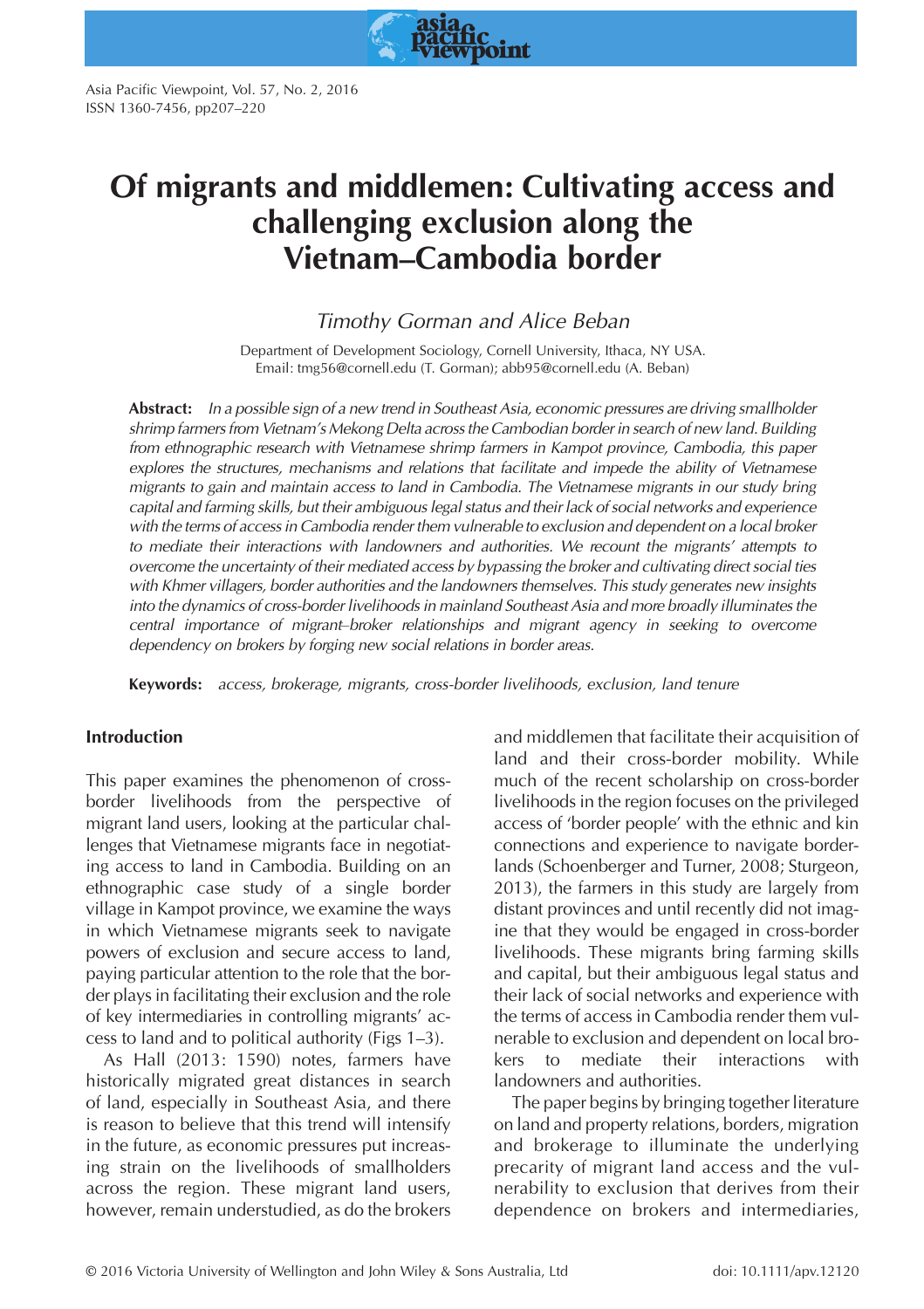both in navigating land markets and border  $landscapes.<sup>1</sup>$  We then provide a brief overview of the study site and research methodology before proceeding to the body of the case study, which we present in four main sections. In the first section, we explore the means by which Cambodian elites consolidated control over a vast swath of the border region and the role of local brokers in recruiting Vietnamese tenant farmers and mediating their access to the land. In three subsequent sections, we describe the ways in which Vietnamese migrants seek to overcome their mediated access to land and counter the ever-present threat of exclusion; these include negotiating informal arrangements with local villagers as a means of preventing theft, developing friendly relationships with border guards to facilitate cross-border travel and cultivating direct ties with absentee landlords to block an attempted eviction.

## Literature review: Access, exclusion and land brokerage along borders

The inter-related concepts of 'access' and 'exclusion', which we derive from critical property theory, form the heart of our analytical approach. Access, as defined by Ribot and Peluso (2003: 153) is the 'ability to benefit from things', including land and other resources. The 'means, processes and relations by which actors … gain, control and maintain access' (Ribot and Peluso, 2003: 160) are diverse, including formal mechanisms such as property rights and informal or extra-legal 'mechanisms, structures and relations', such as identity and status, social relations, material wealth and capital, physical proximity and even outright 'coercion or trickery' (Ribot, 1998: 310). While de jure property relations thus provide one means or mechanism by which one may lay claim to land, one's de facto ability to derive benefits from land rests upon a much broader web of social relations. Sarah Berry (1993: 15), for example, demonstrates that African farmers – regardless of the legal status of their tenure – invest heavily in the 'establish[ing] or strengthen[ing] the social identities and relationships' through which *de facto* land access is negotiated. As she notes elsewhere, 'to make and exercise claims' on land, it is not enough to simply possess a title, contract or other documentation of

de jure property rights; rather, one must 'develop and sustain relations with other people' (Berry, 2001: xxvi).

'Exclusion', on the other hand, provides the conceptual counterpoint to access, encompassing 'the way that people are prevented from benefitting from things' (Hall et al., 2011: 7). Access and exclusion represent two sides of the same social relationship, and just as access may be exercised through an array of mechanisms, powers of exclusion are also diffuse; even those who do not possess any legal rights to a resource may still be able to prevent others from benefiting from that resource. Because the actual dynamics of access and exclusion cannot be deduced from the formal sphere of law and property rights, understanding them requires rigorous empirical study. This is especially true, as Hall et al. (2011: 16) note, in Southeast Asia, where 'the rules ostensibly governing land access and exclusion … often bear only the most tenuous relationship to reality', and 'fuzzy zones of compromise, accommodation and bribery are the rule rather than the exception'.

Tensions over access to resources – especially land – are most acute where distinct sociopolitical configurations, and thus competing access regimes, meet. Such tensions are pervasive along the internal margins of Southeast Asian states, from the outer islands of Indonesia (Li, 2002) to the highlands of central Vietnam (Tan, 2000) and northeastern Cambodia (Gironde and Peeters, 2015). In such contexts, local traditions of customary and communal tenure run up against notions of individualised property rights, brought by both state actors and domestic migrants seeking land for commodity agriculture. While this conflict often results in the displacement of indigenous or customary tenure regimes, this is not always the case. For example, Koczberski et al. (2009) find that in Papua New Guinea, migrants to the highlands have often failed in their efforts to push aside existing tenure practices and acquire land for oil palm on a freehold basis; instead, migrants have had to adapt to the principle that land exchanges are 'grounded in social relationships … in accordance with traditional rules and expectations' in order to maintain 'stable relationships with their host communities and ongoing access to land' (Koczberski et al., 2009: 38).

These tensions can be even more acute along international borders. Border regions are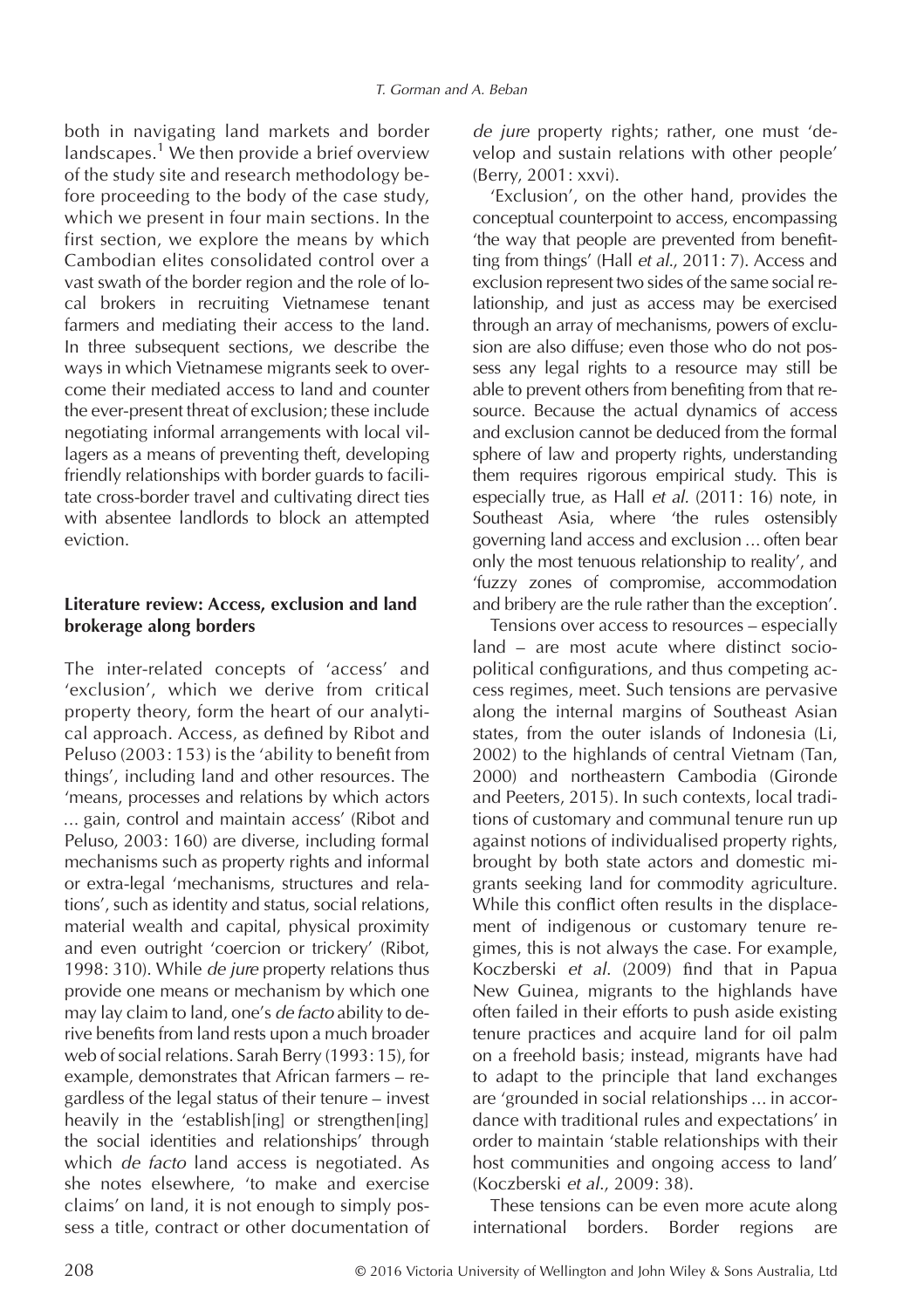characterised by the existence of multiple access regimes, both de jure and de facto, often resulting in an 'overwhelming sense of uncertainty, insecurity and confusion' (Cons, 2007: 21) and creating the conditions for 'small border chiefs' to monopolise control over key resources, access to which they dole out to kin and clients (Sturgeon, 2005). Likewise, border authorities can control the movement of goods and people across frontiers, allowing them to collect rents from those who engage in cross-border livelihoods. In the face of this arbitrary exercise of exclusionary power, residents of border regions often take active steps to maintain access to resources. Ethnic Hmong traders along the China–Vietnam border, for example, access markets on both sides of the frontier through the mobilisation of kinship ties, linguistic abilities and connections to local authorities (Schoenberger and Turner, 2008), while ethnic Tai and Akha farmers in China access land in Laos for rubber production through 'kinship ties and … patronage relations' (Sturgeon, 2013: 71). Such strategies, however, are only open to those who come from the border regions themselves and who can thus rely on pre-existing ties, reservoirs of social and cultural capital or familiarity with the physical and political geography to gain and maintain access to resources. For migrants from more distant regions, however, often the only viable alternative is to go through an intermediary or broker to access land and livelihood opportunities across borders.

'Brokerage', as defined by Stovel and Shaw (2012: 141), refers to 'the process of connecting actors in systems of social, economic or political relations in order to facilitate access to valued resources'. Brokers frequently inhabit an interstitial space between distinct social groups and through that position are able to bridge intergroup gaps and thus facilitate the flow of goods, information, opportunities or knowledge. Despite this facilitative role, brokerage also has a dark or exploitative side; brokers may effectively monopolise the supply of a valuable resource, forcing other actors to go through them in order to gain access and using their 'structurally advantageous position' to set prices and reap profits (Stovel and Shaw, 2012: 145).

While brokers exist in all facets of social life, two forms of brokerage are relevant to the discussion of cross-border livelihoods as follows: land brokerage and migration brokerage. Land brokers serve as intermediaries between buyers and sellers (or landlords and tenants), mobilising social connections across group boundaries and access to information about land supply and demand to facilitate transactions. The more barriers in a market – such as information asymmetries or physical and social distance between buyers and sellers – the more important the facilitative role of the broker is (Sud, 2014). As in any form of brokerage, there are strong temptations for land brokers to 'corrupt' the functioning of land markets; as Sud notes (2014: 603), the Indian land brokers that he studied often resorted to 'violence and deception' in their attempts to monopolise the supply of land and derive the largest possible benefit from their structural position.

In a similar fashion, migration brokers play an important role in facilitating migrants' mobility across borders and their access to livelihoods in their destination. This facilitative role, however, is tempered by vast asymmetries in access to information and to political authority between migrants and brokers, creating conditions for dependence and exploitation (Kern and Müller-Böker, 2015; Lindquist et al., 2011). In this context of dependency, one way for migrants to mitigate their precarity is to go around brokers, developing the knowledge and social relations to maintain access without intermediaries (van Meetern and Pereira, 2013). Derks (2010), for example, describes how first-time migrants from Cambodia to Thailand typically rely on the services of brokers – both to facilitate their travel across the border and to place them in jobs – while more experienced migrants are able to limit their dependence on such brokers or eschew them altogether.

## Case study area and research methods

Field research for this paper consisted of two trips to the Cambodia–Vietnam border, undertaken in November 2014 and February 2015 by the authors and by three research assistants, Nguyen Khiem, Pheap Sokha and Nguyen Thong Tha. We focused primarily on a single Cambodian border village, which we refer to here by the pseudonym 'Srai Saa', in Kampot province, conducting informal individual and group interviews with 18 local Khmer farmers and traders (including men and women of various ages) and 11 migrant shrimp farmers from Vietnam, as well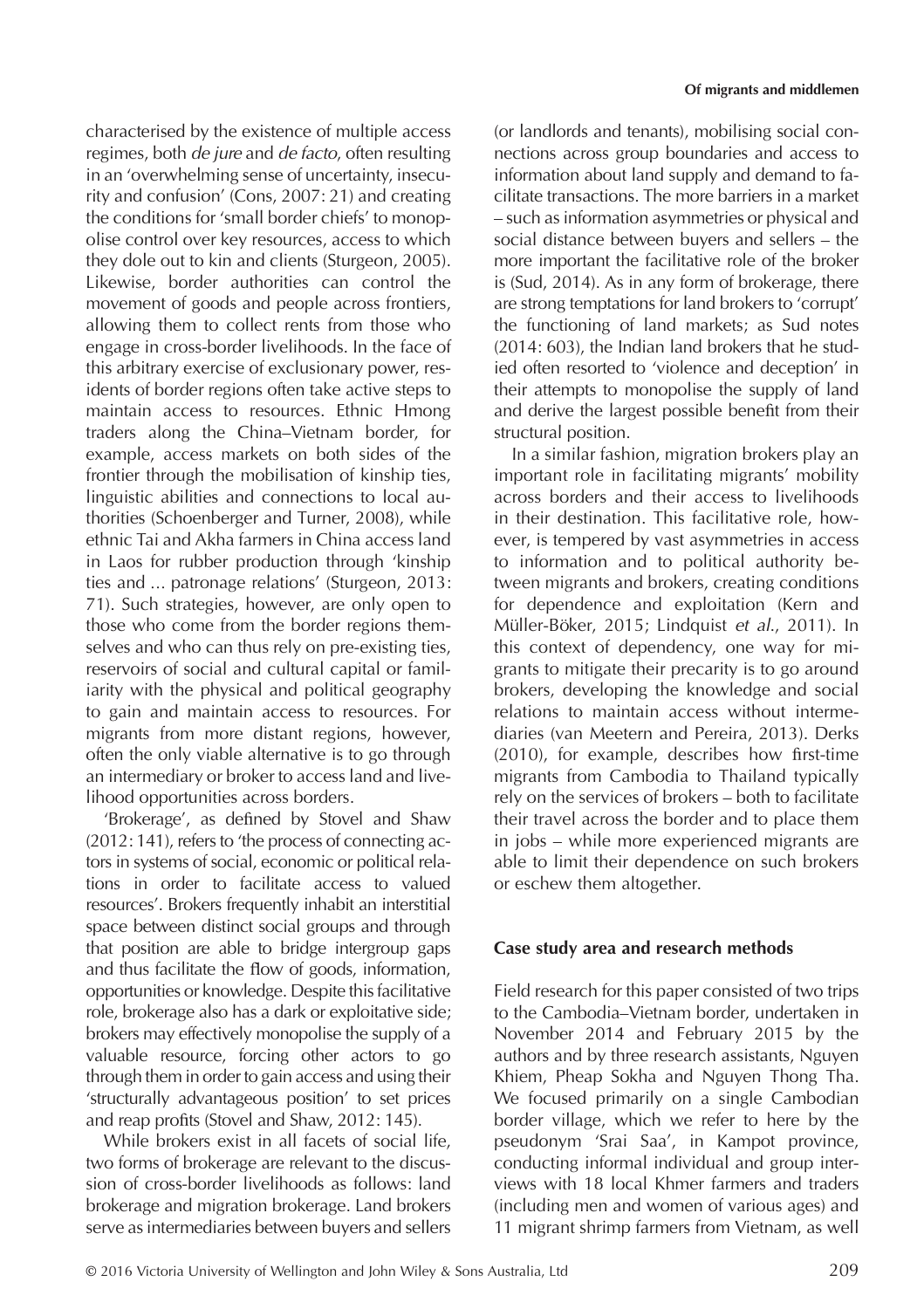T. Gorman and A. Beban



Figure 1. Map of the Vietnam–Cambodia border and the Mekong Delta region of Vietnam. Most Vietnamese migrants in Kampot were from Bac Lieu and Ca Mau provinces (shaded).

as the Srai Saa village chief, police chief and border authorities. This research was supplemented by interviews with seven Vietnamese farmers and shrimp traders just across the border in Ha Tien, an interview with a fishery official in the provincial capital of Kampot, and by surveys and group interviews on the economic and social dynamics of shrimp farming in Bac Lieu province, Vietnam, the home province of many of the migrants that we interviewed. We were also able to interview a local land broker (referred to here by the pseudonym 'Sokun') who served as the main mediator among the migrants, landowners and border authorities.

Our research site lies a short distance from a major border crossing and is linked by major roads to Phnom Penh, Kep, Kampot and the nearby city of Ha Tien in Vietnam. Most people in this large village (population of around 700 families) cultivate a single crop of rain-fed rice per year, and some households own chamkar farming land on which they grow fruit and graze buffalo and cattle. There are limited wage labour opportunities in the village, and many

young people cross the border daily for work in construction or in factories in Vietnam.

The village itself is bisected by a canal, which separates the main residential and rice-growing area from the shrimp farms of the Vietnamese migrants. In total, there are about 100 Vietnamese shrimp farmers in the village; most are men, but we also met married couples, some with children. The total area of shrimp ponds was estimated by locals and Vietnamese migrants at about 1300 ha, with individual farms ranging in size from 7 to 30 ha. The shrimp farming area itself is a wide expanse of saltwater ponds, surrounded by dirt embankments. The area has no roads but is crosshatched by canals, on the banks of which lie the thatched huts of the Vietnamese migrants. Every migrant household we visited had at least one small boat, which they use to both get around their immediate environs and to make frequent trips back across the border to Vietnam. The border is only minutes away by boat and is bisected at multiple places by canals, which flow into the Giang Thanh river and provide easy access to the city of Ha Tien in Vietnam.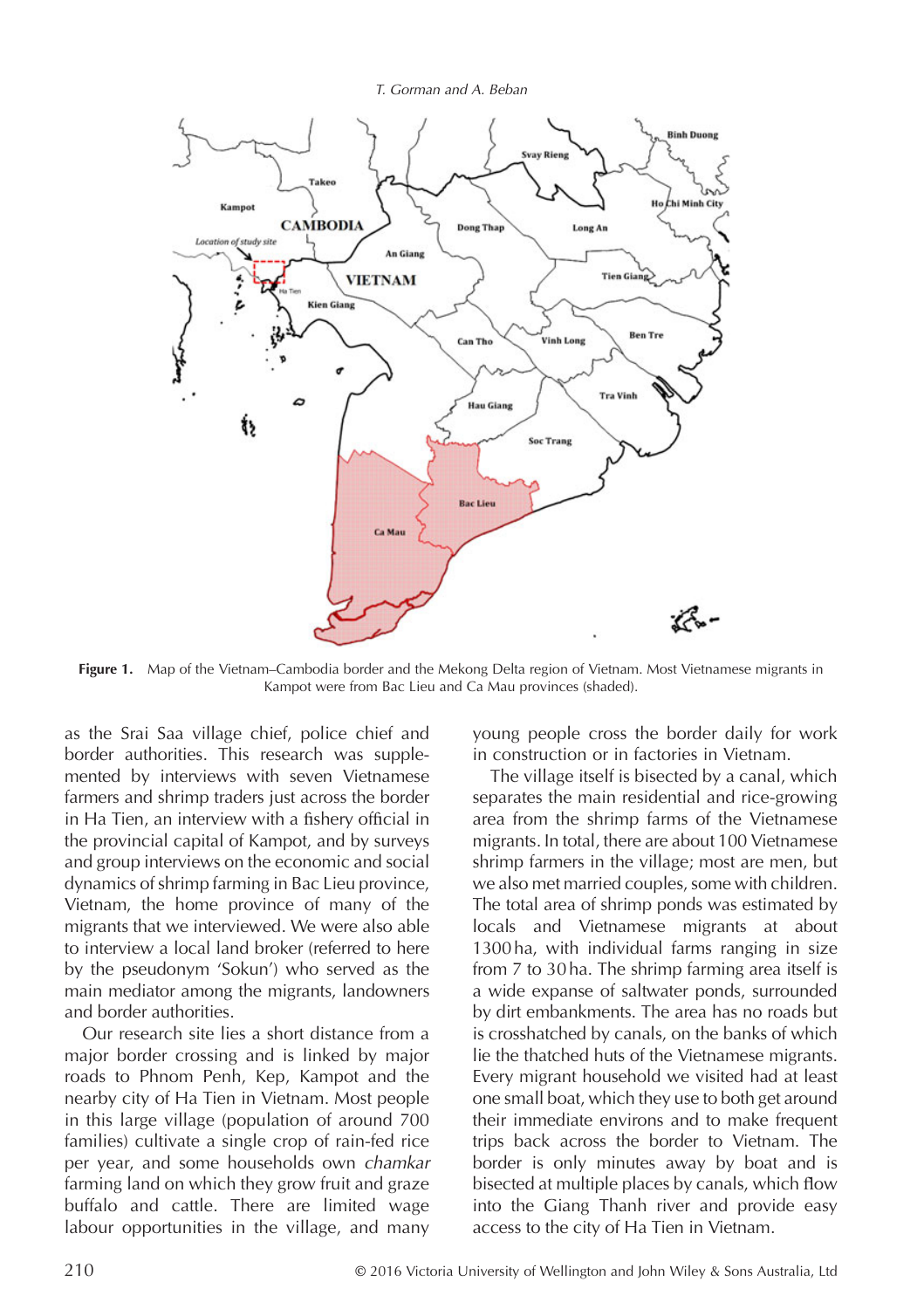## Consolidating elite control and brokering access to the borderlands

In this section, we investigate the means by which a small group of Cambodian elites excluded local villagers from land to which they once exercised customary access, and the mechanisms well-connected local authorities used to establish themselves as intermediaries between the elite landowners and the Vietnamese migrants who rent the land.

In Srai Saa village, the land currently being used by the Vietnamese for shrimp farming was once covered with flooded forests of salt-tolerant melaleuca (smach in Khmer).<sup>2</sup> Villagers previously used the land for wood for construction and firewood, as well as grazing land for water buffalo, although most villagers referred to the land as 'wasteland' [dae tok jowl] because it was not suitable for rice farming.<sup>3</sup> One farmer told us, 'we couldn't do rice farming there because the soil was too salty. It was forest land with small trees. We used it for firewood amongst the families here. And sometimes people gathered the wood to construct small houses and sheds'. Some households converted small plots of forest land to shrimp ponds in the late 1990s, but these efforts at aquaculture were unsuccessful, largely because the farmers had no experience in shrimp farming nor the financial and material resources to prepare the land and maintain ponds.

In the mid-2000s, however, commune and provincial-level authorities seized the flooded forest land on behalf of a group of businessmen in Phnom Penh and high-ranking provincial police. Villagers in Srai Saa describe how the land deals took place without their knowledge; one local shop owner said a four-wheel drive vehicle, containing local authorities and a few outsiders whom he did not recognise, pulled up to survey the land. When villagers gathered at the land and asked what the officials were doing, they were told that this was state land and they did not have rights to it: 'Everyone had to agree. The authorities said it was state land, so if we agreed to sell they would give us some compensation, and if we didn't agree to sell they would take it anyway'. An elderly man suggested that 'we couldn't do anything because it was the nayk mien [wealthy elite] behind [the land deal]'.

In this way, a small number of elites mobilised their own social ties with personalised networks of political and economic authority to assert control over a large swath of flooded forest land. In the face of a powerful coalition of local and central authorities, and vast inequalities in access to information, political networks and money, most villagers in Srai Saa felt they could do little to resist this land grab. Some villagers did complain to local authorities and were able to eventually achieve limited recognition for their claims in the form of modest compensation payments. Those who lived near the flooded forest or who had previously attempted shrimp farming on the land (ten local families) were compensated at the rate of \$USD250 per hectare if they agreed to 'sell' their land to local authorities, although they were only allowed to claim 2 ha per family member. Others who used the land for grazing and collecting wood but had not previously cultivated the land received no compensation.

However, one local village landowner and commune council member, Sokun, managed to maintain access – not to the land itself, but to the ability to benefit from that land – by cultivating new social relationships with the landowners. Sokun had strong connections in Vietnam; he could speak Vietnamese, travelled frequently across the border and had seen firsthand the money that could be made from the shrimp boom (and had even tried – unsuccessfully – to farm shrimp on the land himself), so he used his clout as a commune councillor to acquire the phone number of one of the new landowners in Phnom Penh:

> I called him and said … that this land is perfect for raising shrimp, and I would look after it for him, I would get Vietnamese farmers to rent the land and prepare the land for him. … He agreed, so I organised the land clearing and he paid for the proper ponds to be dug and the canals.

In essence, Sokun set himself up as a broker and on-the-ground supervisor for the absentee landowners, overseeing the clearance of the forests and the conversion of the land to shrimp ponds before turning his attention to the recruitment of Vietnamese migrants to work the land.

The first of these migrants arrived in 2007, and the migrant population reached its current extent by about 2010. Most of these migrants come not from the immediate vicinity but from distant provinces such as Ca Mau and Bac Lieu, and none of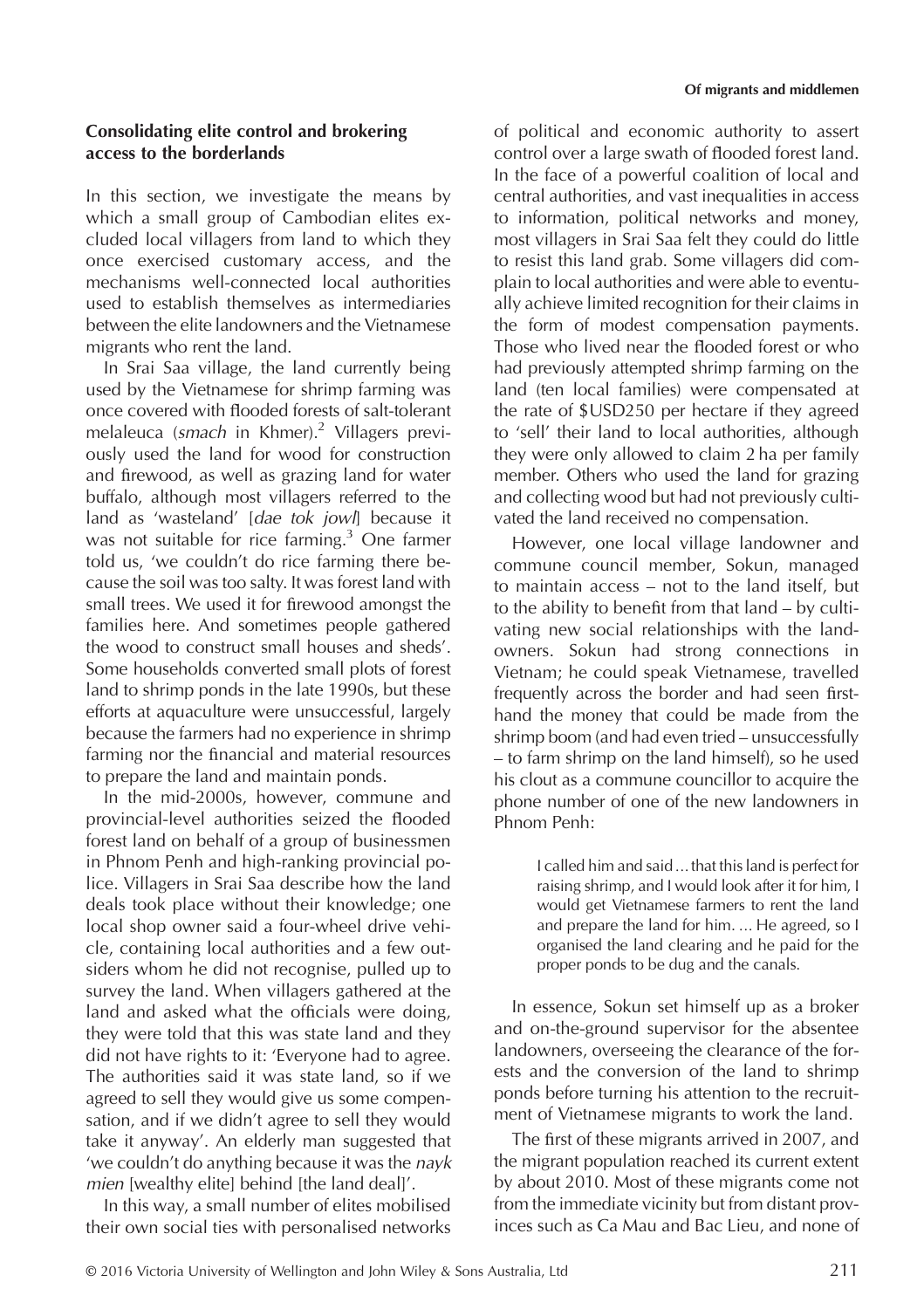the migrants we spoke to had any prior experience in Cambodia. Some had heard about the availability of land in Srai Saa from family members and neighbours in their home provinces, while others had simply chanced upon the opportunity. As one shrimp farmer from Ca Mau explained to us, 'I went to [the Vietnamese border city of] Ha Tien to visit friends and someone told me about the cheap land. So I crossed the border to see'. He soon met with Sokun, with whom he signed a contract for a 30-ha plot.

Once established in Srai Saa, these Vietnamese migrants engaged in the extensive production of marine species such as black tiger prawn (Penaeus monodon) and whiteleg shrimp (Litopenaeus vannamei) in brackish ponds. $4$ These migrants had typically engaged in such forms of extensive aquaculture in their home provinces, and thus, survey data collected in May 2014 by the primary author in a village in Bac Lieu province, Vietnam, where extensive shrimp farming is the main form of livelihood, provides some insight into the economic pressures that drive such farmers to Cambodia. $5$  Of the 324 households surveyed in this village, 241 were engaged in shrimp farming. Most households cultivated between 0.5 and 2.5 ha of shrimp ponds, with the median shrimp farming household having a pond area of 1.296 ha. Of those households engaged in shrimp farming, 18.26% ( $n=44$ ) had lost money in the previous year; among those who had made money  $(n= 197)$ , the median profit per hectare was just 15.53m Vietnam Dong or approximately \$USD740. In a country where the average per capita income now exceeds \$USD2000 per year, the returns from extensive shrimp farming on relatively small plots are – as many farmers told us – simply not enough to support a family. Many rely on other sources of supplementary income, such as remittances from relatives working in the industrial zones of Binh Duong and Dong Nai, northeast of Ho Chi Minh City.

Vietnamese shrimp farmers looking to expand the size of their operations are, however, constrained by the high price of land. A hectare of land suitable for shrimp farming in Bac Lieu costs between \$USD10 000 to \$USD20 000, far outstripping the savings of most farmers. While land is also available to rent, the typical rental fee ranges from about 7 to 10m Vietnam Dong (or approximately \$USD300 to \$USD500)

per hectare per year, representing the lion's share of the typical agricultural surplus. In Cambodia, by comparison, land was available in large quantities and at a comparatively low price; the farmers that we talked to typically rented between 7 and 15 ha through Sokun and paid on average \$USD125 per hectare per year. As one farmer effused, 'the land here [in Cambodia] is very expansive. Here you can get a big piece of land and you can grow a lot of shrimp. If your shrimp succeed, you can make a lot of money. But in Vietnam the land is small, and it's very expensive'. Not only was the land cheaper and more abundant than in Vietnam but it was relatively unspoiled, having previously been covered with flooded forest. According to one shrimp farmer from Bac Lieu, the land in his home province was'old' and had been used continuously for shrimp farming over many years. In Cambodia, by contrast, the land was 'new' and produced higher yields with fewer disease outbreaks.

While the Vietnamese migrants may have been pushed outward by economic pressures – chief among them high land prices – in their home country, they arrived in Srai Saa in a position of advantage relative to the Khmer inhabitants of the village. The Vietnamese typically have experience and expertise in shrimp aquaculture and are able to access markets for inputs and outputs across the border in Ha Tien. Most significantly, however, they are able to mobilise significant reserves of capital, chiefly by selling or mortgaging their modest land holdings in Vietnam (and in the process using the high price of land to their advantage). One shrimp farmer from Kien Giang province explained that he had financed the rental of 8 ha of land in Cambodia and the requisite investments in shrimp stock and other inputs by mortgaging 0.8 ha of land in Vietnam for approximately \$USD6000. According to another migrant from Bac Lieu, one needed 'at least' 100m Vietnam Dong, or approximately \$USD5000, in capital to start a shrimp farm in Cambodia, a sum far beyond what the typical inhabitant of Srai Saa could muster.

Despite their ability to mobilise capital, expertise and market linkages to establish relatively large extensive shrimp farms along the Cambodian border land, migrants were now reliant on a single broker to provide access to their most crucial resource: land. Most never met, or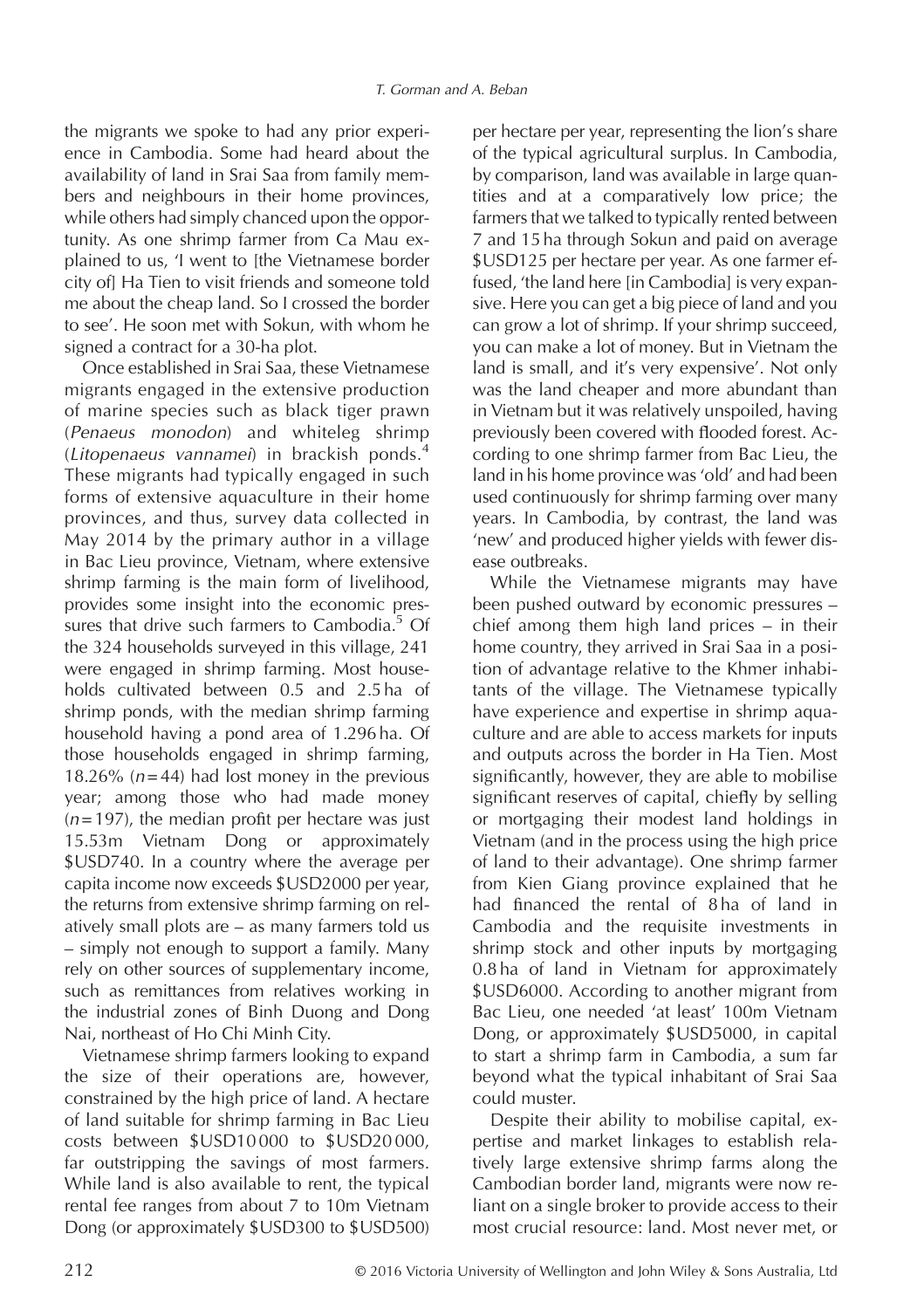even knew the names of, the ultimate owners of the land that they rented through Sokun and received only handwritten contracts (in Khmer) from the broker as proof of this arrangement. For his role as intermediary, Sokun kept a portion of the rental fees paid by the Vietnamese, an arrangement that has brought him obvious enrichment; he now has the largest house in the village, a new car and several plots of land. However, for the migrants, the brokered nature of their access and their dependence on Sokun brought significant risks, as would soon become clear.

### Challenging theft and forging social ties

While Vietnamese migrants gained access to land in Cambodia through market means, paying Sokun in exchange for documents that promised the exclusive use of certain parcels, they found the day-to-day reality of access quite different. The ability of farmers to access and benefit from land, as Hall et al. (2011) note, is predicated on 'some assurance that other people will not seize their farms or steal their crops'. Upon arriving in Cambodia, however, the Vietnamese migrants soon found their access to their rented aquaculture land impinged upon by the theft of shrimp. Theft is a form of unauthorised

or illicit access (Ribot, 1998: 310), here representing a strategy by certain elements of the Cambodian population to retain some ability to benefit from lands from which they had been excluded. This phenomenon – by no means unique to the Cambodian borderlands<sup>6</sup> – demonstrates that even people without property rights or legal claim to a parcel can still exercise some everyday powers of exclusion, denying others the ability to benefit from the land itself by accessing and using it in an illicit way.

In Vietnam, the migrants explained that they could simply call the police and report such theft. In Cambodia, however, they did not know what to do. 'We don't know the authorities', one told us, 'and they don't speak Vietnamese anyway'. Even though Sokun charged a 'security fee' of approximately \$USD2 per month for each hut occupied by the Vietnamese and could in theory serve as a means of accessing the police or relevant authorities, the farmers we spoke with said that he was uninterested or unable to help. As one of the female migrants scoffed: 'The security fee! I don't even know what that's for'. The challenge facing the Vietnamese migrants thus stemmed not just from theft itself but from the role of Sokun in mediating their access to local political authority – and from his inability or unwillingness to mobilise the police or other officials in defence of migrants'



Figure 2. A contract between a Vietnamese migrant and the land broker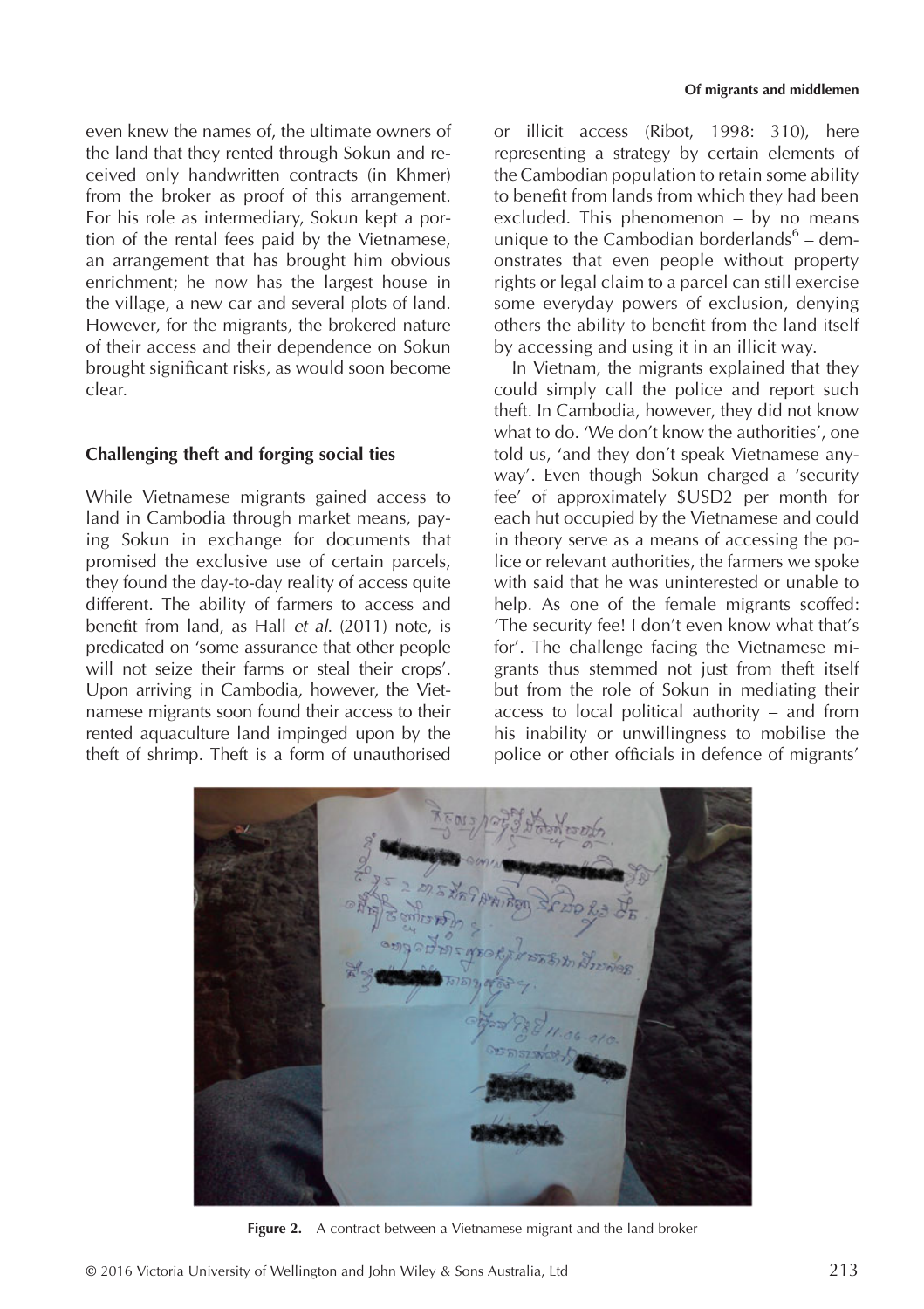access claims. Farmers that we spoke to had, however, developed an alternative means of dealing with the problem and ensuring their access to their shrimp stocks, one which partially bypassed the middleman and worked through the cultivation of direct social relations with Khmer villagers in the surrounding area.

Building off their day-to-day interactions with local villagers, many of whom were capable of speaking Vietnamese from cross-border sojourns as traders and labourers, the migrants established informal access arrangements with their Khmer neighbours, permitting the Khmer to harvest certain resources from the shrimp ponds while circumscribing other activities, especially those which would negatively impact upon their capacity to benefit. The terms of this agreement were simple. As a local Khmer woman explained while fishing from the banks of a migrant shrimp pond, the Vietnamese permit the villagers to fish for certain varieties of 'natural' fish. Unlike the shrimp that farmers actively stock and cultivate, these saltwater fish, called M'rick' fish ('American' fish), are simply carried into the ponds when farmers take in seawater for shrimp cultivation and are abundant and easy to catch. As she told us: 'Anyone can fish here, as long as they know the owner. If he knows our face, it's okay'. The Vietnamese, however, generally prohibited fishing for a brief period after stocking their ponds, in order to prevent the inadvertent harvesting of shrimp fry.

These arrangements – lubricated by friendly face-to-face interactions and by the development of bonds of trust between migrants and locals – have been generally successful, both in preventing thefts and minimising the time and resources that the Vietnamese must invest in monitoring their ponds.<sup>7</sup> Indeed, many of the migrants spend large portions of the day across the border in Ha Tien or at the huts of other Vietnamese, eating and drinking, while local Khmer fish their ponds unmonitored. Theft, however, has not been totally eliminated, but the perpetrators are thought to come from outside the immediate village. As one shrimp farmer explained, 'the local Cambodians are very kind. They sometimes come to catch fish to eat … but Khmer from the other village are bad. They sometimes come and tamper with our fields'. This comment, and the ongoing phenomenon of pond theft to which it refers, illustrates the limit of faceto-face negotiation as a way of gaining and maintaining access in the face of everyday exclusion. Such a strategy, while partially effective at overcoming the vulnerability inherent in migrants' mediated access to police and other political authorities, does nothing to protect their access claims against encroachment from outsiders with whom they have not developed such social ties and bonds of trust.

## Negotiating mediated access on the border

For all intents and purposes, the area inhabited by the Vietnamese shrimp farmers serves as a Vietnamese economic enclave. The Vietnamese we spoke to purchased nearly all of their everyday necessities, such as food, drinking water, ice, gasoline, alcohol and cigarettes, across the border in Ha Tien. $8$  During the day, the cafes and small shops that line the canals just across the border teem with Vietnamese migrants, and many keep motorbikes in storage at these cafes for frequent trips home to Ca Mau, Bac Lieu and elsewhere in the Mekong Delta.

Ha Tien is also the place where Vietnamese purchase inputs such as shrimp stock, antibiotics, feed and lime (for the neutralisation of acidic water) and where they sell their harvested output. Because shrimp is extremely perishable and because extensively farmed shrimp can be harvested on a regular (typically monthly) basis throughout the year, it is vital for shrimp farmers to have ready access to markets for their produce (Hall, 2004). Most shrimp are packed in ice (also sourced in Ha Tien) for transport across the border to buyers and middlemen who congregate at the canal-side cafes and transport purchased shrimp to the Ha Tien wholesale seafood market. Some migrants have installed oxygenated tanks on their boats, enabling them to transport live shrimp that fetch a higher price and are typically destined for the restaurant market in Ho Chi Minh City.

Migrants' ability to benefit from the shrimp ponds in Cambodia is thus dependent not just on their access to land but also on their crossborder mobility and the movement of inputs and outputs both into and out of Cambodia. Such crossings are thus both a routine, everyday exercise for the Vietnamese and one that exposes them to potential exclusion. This potential for exclusion is exacerbated by the ambiguity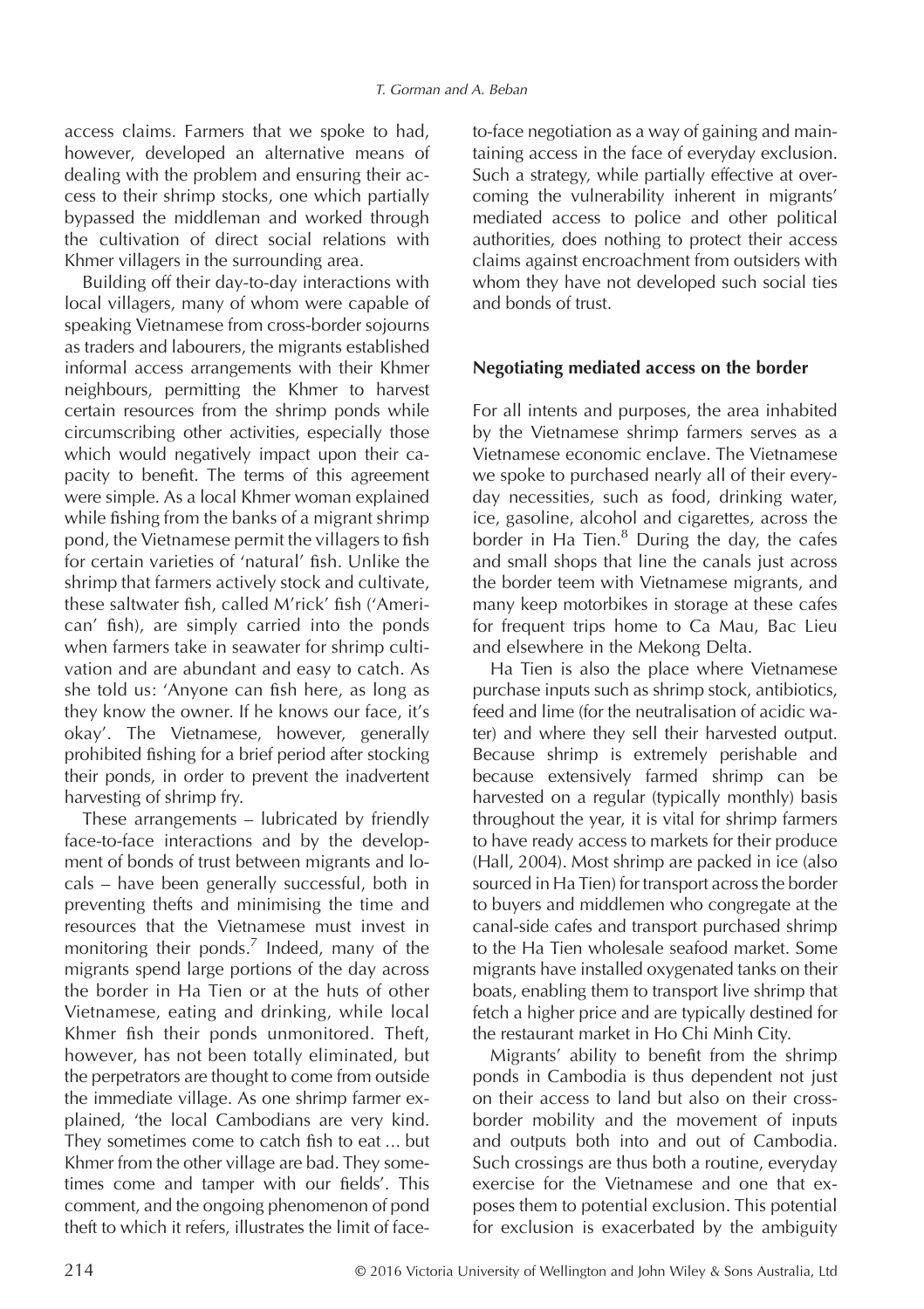surrounding the legality of the Vietnamese presence in Cambodia and their economic activities there; few of the Vietnamese we met possessed valid passports, and none had visas or other official paperwork permitting them to reside or work in Cambodia. Meanwhile, the officials we spoke to in Cambodia professed ignorance as to the numbers of Vietnamese migrants in the border provinces, their status and the legality of their land rentals.

The pervasive ambiguity of the border zone – and of the migrant presence in Cambodia – is facilitated by the region's physical geography; while there is a large land crossing not far from Srai Saa, the lack of road connections to the shrimp farming area meant that travel by boat was simpler. This method was not only more convenient but brought the migrants past isolated border posts that were manned (albeit infrequently) by a small assortment of border guards. The remote nature of these posts, in contrast to the more closely supervised land crossing, enabled the cultivation of informal understandings and friendly relations between guards and migrants. In our visits to migrant shrimp ponds, we often encountered members of the Cambodian border patrol drinking and eating with the Vietnamese, particularly around Tet, the Vietnamese lunar new year. Some border agents were fluent in Vietnamese, which facilitated the development of social ties.

Such investments in friendly relations with the border agents thus represented one strategy of access maintenance among the Vietnamese migrants, but the wheels of access were not simply greased by food, drink and friendly conversation alone. Rather, the Vietnamese made annual payments – totalling several hundred US dollars per household per year – in exchange for the ability to cross the border unfettered. These payments, however, flowed not to the individual border agents themselves but to Sokun, who supposedly distributed these payments among the local border posts and paid off more senior authorities higher up the chain of command. In exchange for these payments, the migrants received handwritten documents, little more than scraps of notebook paper, which they referred to as their 'passports' or 'visas' (using the English terms). Written in Khmer, and thus unintelligible to the Vietnamese, these documents were actually receipts of payment for 'boarding fees', signed by

Sokun. The standard fee was \$USD200 for each adult male household head per year and \$USD100 for a spouse or other adult family member, although this figure varied. The Vietnamese reported that these documents also permitted them to transport aquaculture inputs and consumer goods across the border, as well as small quantities of shrimp. Those who transported larger amounts of shrimp (as by collecting shrimp from neighbours for sale in Ha Tien) had to pay for another permit, which cost about \$USD150 per year. The migrants, however, reported paying no fees to the Vietnamese border patrol, either for crossing or transporting goods.

Within a context of pervasive ambiguity, the Vietnamese migrants have managed to negotiate seemingly stable access arrangements, facilitated by the regular payment of informal fees to Sokun, who, in turn, provides unofficial paperwork authorising their residency status, trading on his own social ties with higher levels of authority to provide a personal guarantee of unfettered passage across the border. These documents, however, do not convey any official recognition or authorisation for the Vietnamese presence from the central government of Cambodia, and the threat of deportation remains a very real one for migrants. While the Vietnamese cultivate friendly ties with individual border patrol agents, they rely upon Sokun to mediate their interactions with higher level authorities, much as he mediates their rental contracts with the landowners. By consolidating so many 'strands' (Ribot and Peluso, 2003) of access control in his own hands, Sokun has come to comprise a key node through which migrant access to land – and access to the political authorities who ultimately control such land access – flows, enriching himself in the process but ultimately reinforcing the precarity of the Vietnamese by enmeshing them in relations of dependence.

## Renegotiating the terms of access and bypassing the middleman

The roots of the Vietnamese migrants' precarity thus lay not simply in their ambiguous legal status but in their reliance on a single node – indeed, a single person – to mediate their access to land and authority. Although the Vietnamese attempted to mitigate their reliance on Sokun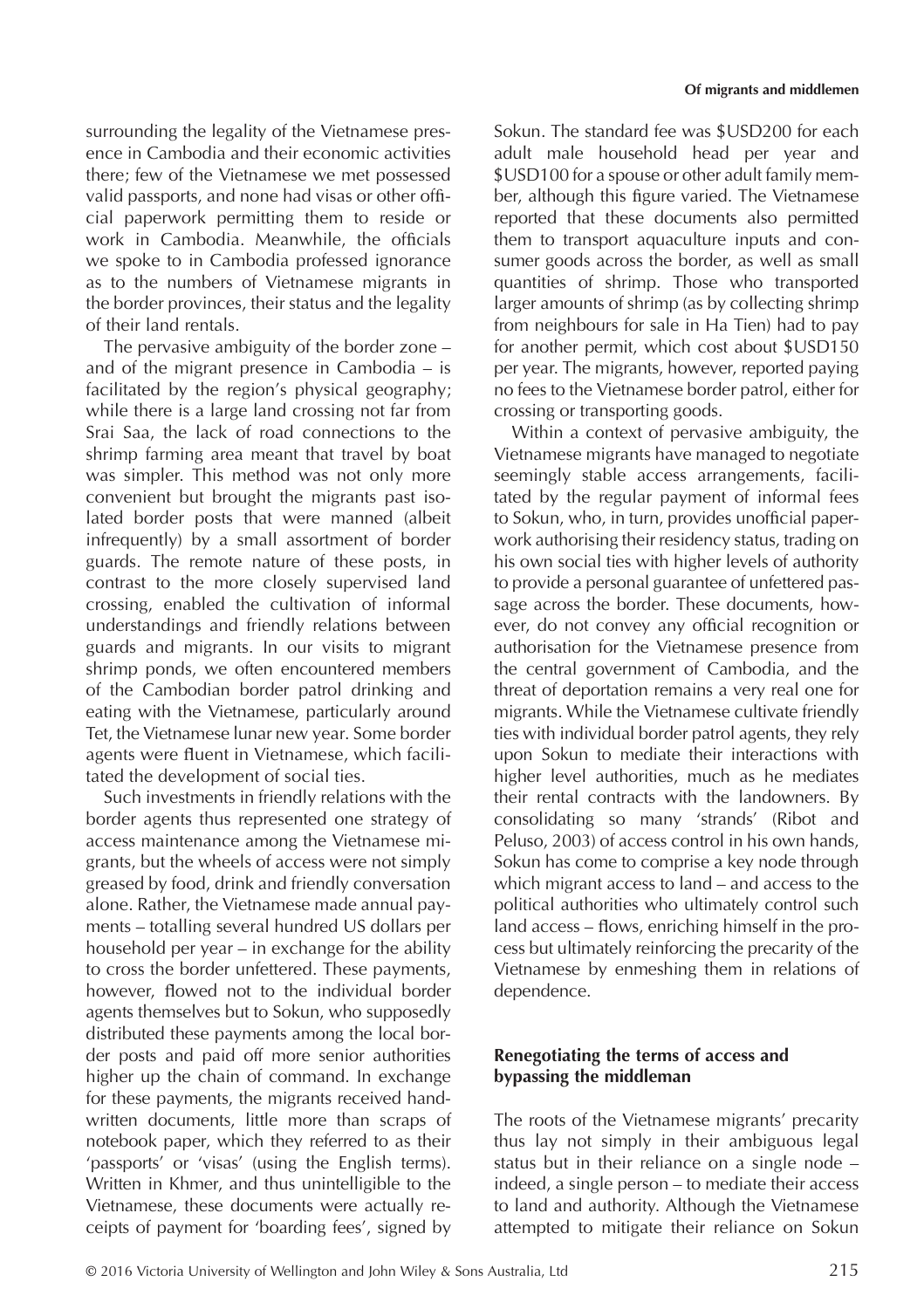T. Gorman and A. Beban



Figure 3. A Vietnamese farmer shows us the 'passport' he received from Sokun

through their cultivation of horizontal social ties with local Khmer villagers and friendly relations with border guards, the power imbalance between Sokun and the Vietnamese remained evident, as he used his position to extract increasing rents and informal payments.

Shortly before we began our research, many of the initial 5-year rental contracts had expired, and the Vietnamese migrants had signed new agreements with Sokun. They complained, however, that the rental price had increased significantly, from \$USD100 per hectare to \$USD125, and they suspected that Sokun was simply pocketing the difference. Between the rent and the passport and security fees that Sokun also collected, the cost of access for migrants was steadily rising, to the apparent benefit of the broker. As one Vietnamese farmer complained: 'These fees are enough to kill us. I've paid all kinds of money to Sokun. He'll give you no peace until you pay'.

Just a few months after signing these new contracts and collecting the first year's lease payment, Sokun began calling the migrants with a surprising ultimatum. The Cambodian government, he claimed, planned to deport them. They had 10 days to leave voluntarily, after which they would be evicted from the land and forced to leave the country. We arrived for our first research trip just days after this announcement to find the Vietnamese outraged. 'I came to Cambodia in

2010', one migrant explained. 'I rent 22 hectares here, and I pay my rent regularly to Sokun. He asked me to pay until March 2015, and I did. Now [November 2014] he wants me to remove my hut and to leave in 10 days. He drives us away without any warning'. Another complained of the injustice of the situation: 'it's like we ate one dish but had to pay for two. We paid for a year, but he only allows us to farm for five months and then makes a complete about-face like this'.

This anger was tempered by uncertainty over the ambiguity of the situation and anxiety over the future. Whether or not Sokun was trying to cheat the Vietnamese or simply conveying a new policy directive from the central or provincial government in his role as a commune authority, few doubted his capacity to call upon the coercive power of the state to carry out the threat of deportation. Rumours swirled around us, and some Vietnamese reported that Sokun had ordered Cambodian border police they did not know to block the migrants returning from Ha Tien, while others claimed that they were not border guards at all but came from a 'higher level' of the police or military. As the clock ticked towards the impending deadline, the Vietnamese grew anxious. They were well aware of the anti-Vietnamese violence that had recently erupted in Phnom Penh, and Sokun seems to have stoked their fears, telling them that Sam Rainsy (the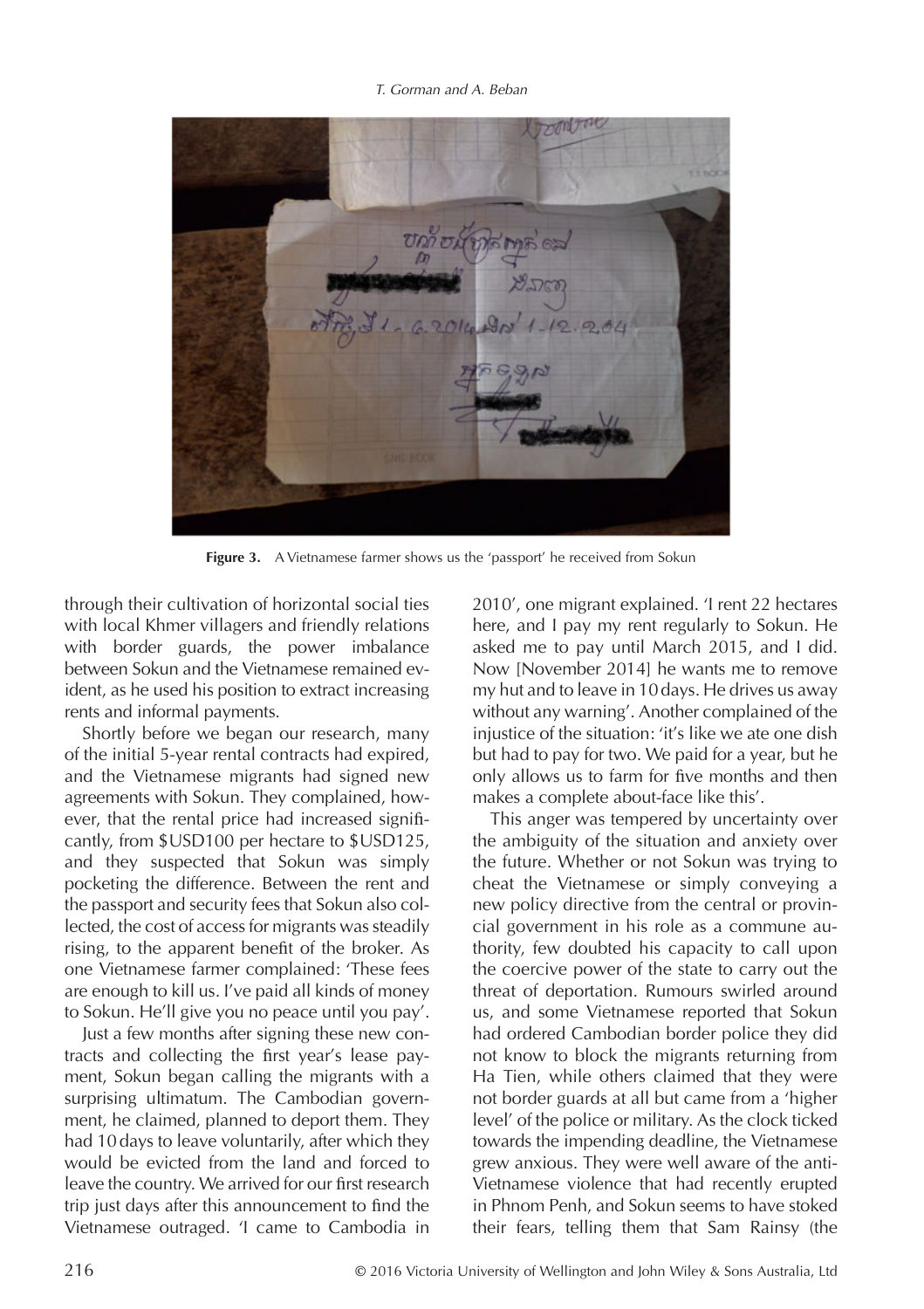opposition leader and proponent of anti-Vietnamese nationalism) and his party were orchestrating their eviction.

While the migrants faced the threat of a violent eviction if they stayed in Cambodia, they risked losing everything if they left. As one shrimp farmer explained, 'people are crying, because they they've put a lot of money into their ponds, and they haven't even harvested yet. And if they have to go home, they have nothing. They've mortgaged their land or sold it to come here'. When we asked him what he would do if he had to go back to Vietnam, he just shook his head. 'I mortgaged all my land', he said, 'but I guess I can go to Ho Chi Minh City or to Binh Duong [an industrial area in southeast Vietnam] and try to find work there'.

The Vietnamese were eager to show us their paperwork, their rental contracts and handwritten passports, authorising them to stay in Cambodia, all emblazoned with Sokun's signature. What he was doing, they argued, was 'inappropriate' and 'illegal', but they had no means to force him to honour the agreements he had signed, no obvious authority to which they could appeal. As one shrimp farmer later told us, Sokun 'is the authority. We are friends with some of the Khmer, but they're just normal people. He's the person we have to go through if we have a problem'. 'We want the Cambodian government to intervene and solve this situation', another told us, 'but it is very hard because we live in a foreign land, and we have no knowledge of Cambodian law and we don't speak Khmer'. This frustration illustrates the fundamental weakness of migrant land users; adrift in an unfamiliar context, they must work through brokers who mediate their relation to land and authority and thus have little recourse when these brokers themselves attempt to exploit them. <sup>9</sup>

To resolve the situation favourably and preserve their ability to access land in Cambodia, the migrants would thus need to go over Sokun's head and establish their own direct relationships with those in positions of greater power and authority. After some effort, some migrants were able to make contact with one of the major landowners for whom Sokun served as a broker. Four of these migrants travelled to the provincial capital in Kampot city, where the landowner occupied a senior government post. The landowner, who spoke some Vietnamese, explained that he did not know anything of Sokun's ultimatum and informed them that they were free to stay in Srai Saa and finish out their contracts. He advised them to come and speak to him directly if the migrants needed any documents or encountered any problems along the border; as a senior provincial official, he promised to ensure their continued access to their rented plots through his own extensive ties with the border authorities. Some migrants have since begun making their rental payments to him directly, bypassing Sokun.

In this manner, the Vietnamese tenants were ultimately able to overcome the attempted exclusion initiated by Sokun by bypassing him and establishing direct, personal ties with one of the major landowners, who also happened to occupy a position of political authority and thus could serve as a more powerful guarantor of their mobility and protector of their access claims. By doing so, they strengthened their access to the land and ameliorated some of the precarity surrounding their position as migrant land users. However, the fundamental basis of that precarity remains unchanged; the landlord could still evict them at will, and they would have no recourse to any higher authority. Sokun remained in the picture, and most of the Vietnamese continued to make their rent payments directly to him, just as they had in the past. In light of this episode, some of the Vietnamese expressed lingering uncertainty as to just how long they would be permitted to stay in Cambodia.

These fears may ultimately prove wellfounded. On our last day of research, Sokun produced a map of the area, carefully unfolding it to show us a small area demarcated in yellow highlighter. Srai Saa and the surrounding area, he explained, would soon be designated a special economic zone. With that designation, he claimed, would come infrastructural improvements and foreign investment. 'Now everything is changing', he said excitedly. 'I heard that they are getting electricity in here soon. There is a Malaysian company putting in capital, and companies from China too. They plan to do intensive shrimp farming here'. The Vietnamese would have no place within this proposed arrangement. 'They [the landowners] will kick out all the Vietnamese farmers soon', claimed Sokun. 'Soon they will all be gone'. Whether or not this prediction comes to pass, it speaks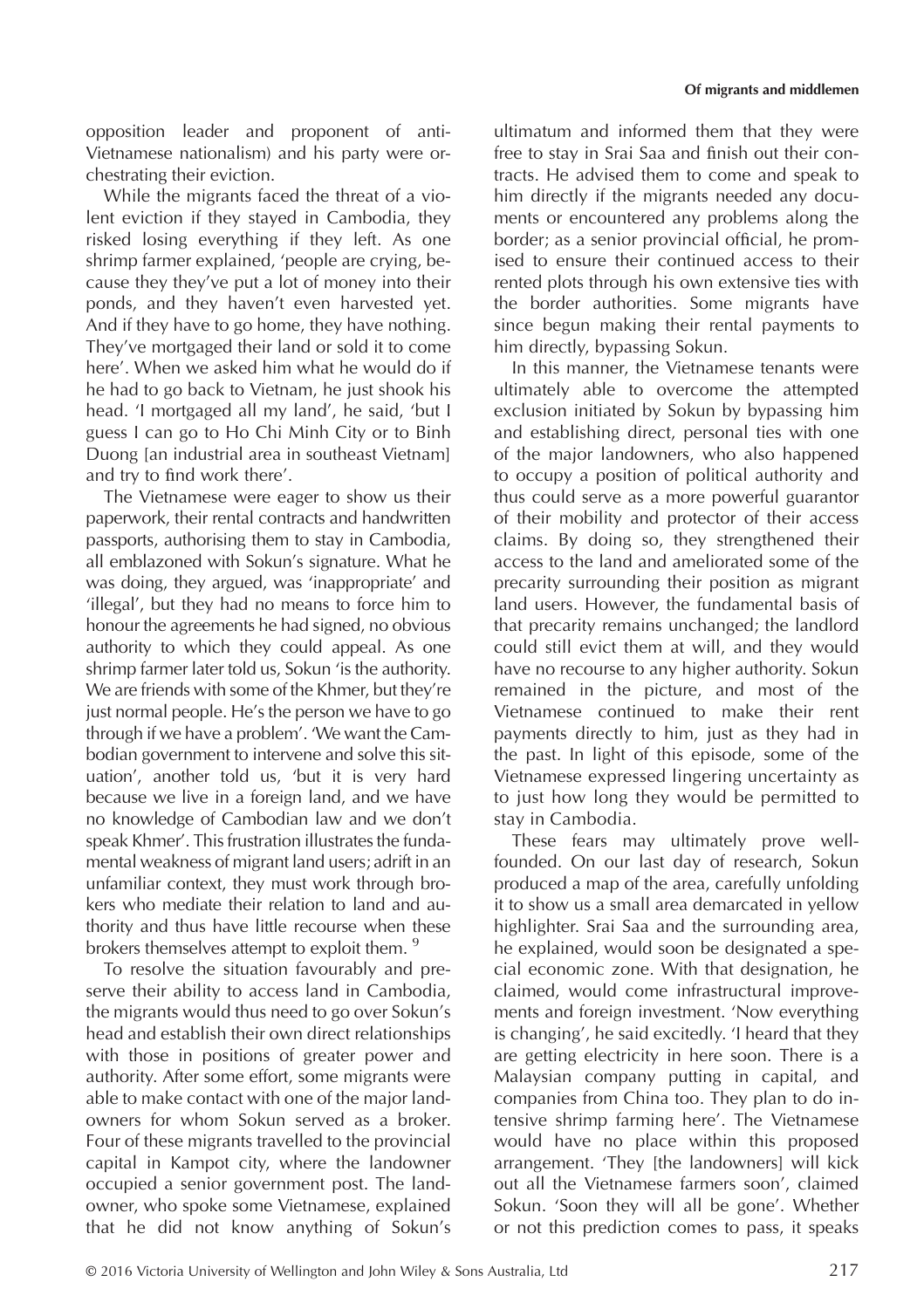to both the fundamental precarity of migrants' access to land and to the region-wide trend of establishing special economic zones along borders (Eilenberg, 2014), opening up, in the process, new opportunities for enterprising brokers such as Sokun.

### Conclusion

In this paper, we have explored dynamics of access and exclusion as they play out along the Cambodian border with Vietnam. As we have shown, a small number of well-connected elites were able to exclude the local villagers from what was once flooded forest and to consolidate control over a wide swath of land near the border. These absentee landlords, in turn, entrusted day-to-day control over the land to a local broker, Sokun, who oversaw the transformation of the land to shrimp ponds and the recruitment of Vietnamese migrants to cultivate these ponds. In the process, he became a key node through which the access of the Vietnamese to both land and political authority was mediated. Even after making these initial agreements with Sokun, however, the Vietnamese have still struggled to gain and maintain day-to-day access to the ponds that they have rented, and thus, we explored the various strategies that they have employed to mitigate the threat of exclusion: In the face of theft, they negotiated mutually agreeable arrangements that preserved the access of local villagers to their ponds and to certain resources; in response to the pervasive ambiguity around their status as cross-border migrants, they have both purchased unofficial residency permits through Sokun and cultivated friendly ties with the local border guards, and finally, in the face of an attempt at exclusion by Sokun, they took steps to mitigate the inherent precarity of their mediated access by establishing direct ties with the landowners themselves.

In developing this case study, we have sought to make a contribution to emerging literature on cross-border livelihoods. While the phenomenon of large-scale cross-border land acquisitions – or 'land grabs' – has received ample study, relatively little scholarly attention has been paid to the role of individual farmers who engage in international migration for the purposes of accessing land for production. Our intention, through the present

case study, is to examine such cross-border livelihoods through the lens of land access and to argue that there are circumstances – such as the reliance on intermediaries, the inability to invoke politico-legal authority and a lack of existing social ties in their new contexts – particular to migrants that render them particularly susceptible to exclusion. What we have found here, on the Cambodian borderlands, is that Vietnamese migrants have strived to ameliorate these underlying sources of precarity and strengthen their access to land through the active cultivation of new social relations; whether such relations will be enough to maintain their access over the long term in such a dynamic environment, however, remains to be seen.

#### Acknowledgements

The authors would like to thank Sango Mahanty, Philip Taylor, Wolfram Dressler, Thomas Sikor, Lindy Williams, and Wendy Wolford for their helpful comments and constructive criticism. We also thank our research assistants, Nguyen Khiem, Pheap Sokha and Nguyen Thong Tha, for their hard work and our interviewees in Kampot and Ha Tien for their time and hospitality.

#### **Notes**

- 1 We focus specifically on the experiences of Vietnamese enants rather than the general insecurity faced by Cambodian land users in a context where violent evictions are commonplace (Le Billon, 2010). This is not to discount the insecurity of local people but to highlight the particular factors that contribute to the precarity of migrant land access. This focus on migrant precarity also counterbalances the tendency of the Cambodian press to portray Vietnamese farmers as powerful land grabbers (Un, 2015).
- 2 These plants are often called 'rear mangrove' and play a significant role in maintaining ecosystem function by minimising flooding in the wet season, promoting biodiversity of aquatic organisms and providing a source of wood (Theilade et al., 2011).
- 3 Their dismissal of the land as 'wasteland' during interviews may be because of the central importance of rice farming for village livelihoods (which renders other land less valuable) and may also reflect people's frustrations at their unsuccessful attempts to cultivate shrimp on the land or their anger that the land was taken from them.
- 4 Extensive shrimp farming, as practised in the study area and in the Mekong Delta of Vietnam, utilises purchased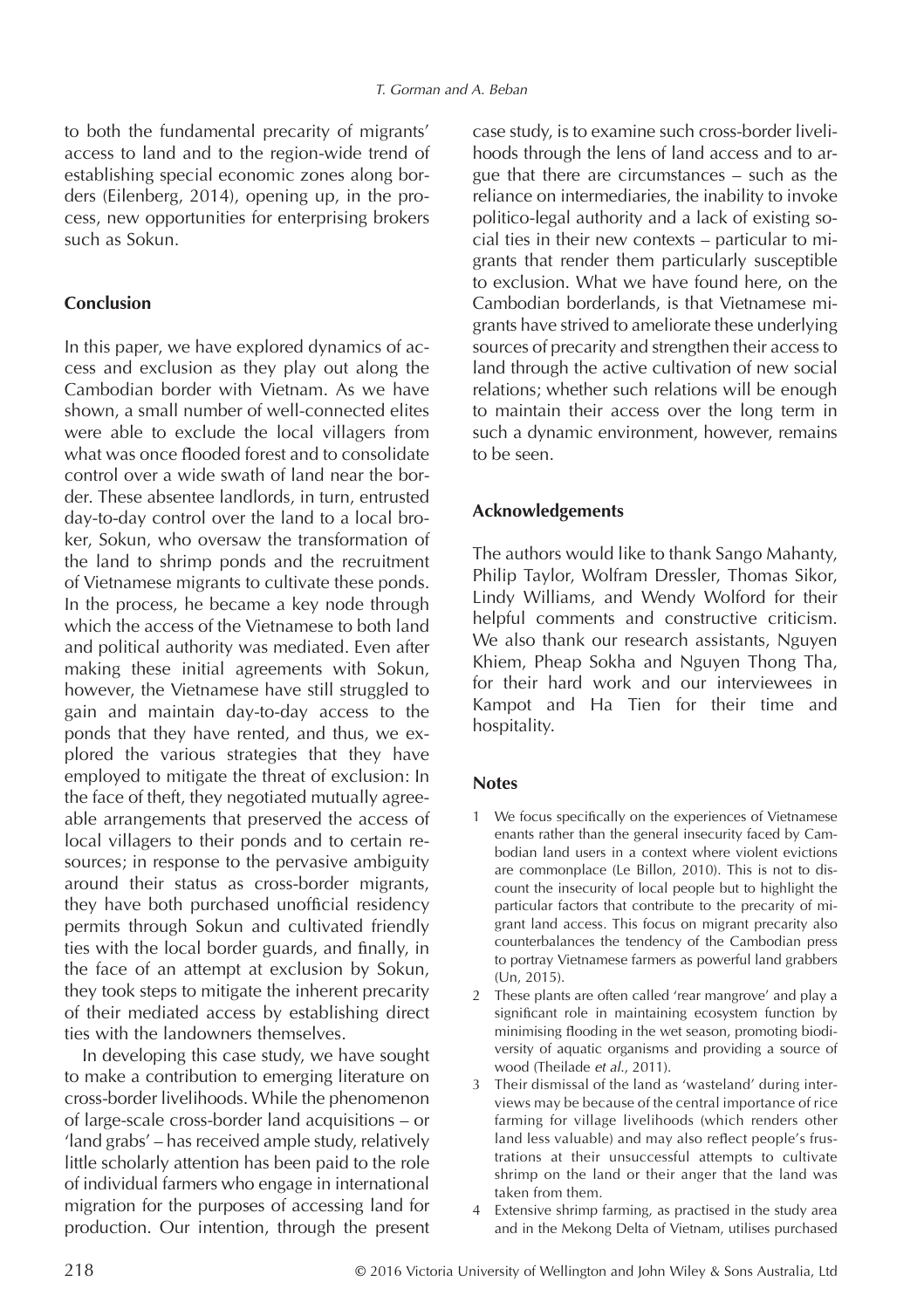shrimp fry stocked at relatively low densities, as well as limited applications of fertiliser to promote the growth of organisms that provide feed for the shrimp. Intensive shrimp farming, which is also widely practised in the Mekong Delta, entails a higher degree of technological sophistication and higher capital outlays, making use of higher stocking densities, purchased feed and mechanically operated pumps and fans to aerate ponds.

- 5 In fact, a number of shrimp farmers from this particular village have travelled to Cambodia to rent land, which is how the phenomenon originally came to our attention.
- 6 Hong Anh Vu (2011: 274–275), for example, writes that theft is a significant problem for relatively wealthy migrants with intensive shrimp ponds in Tra Vinh, Vietnam. In Koh Kong province, Cambodia, Marschke (2012 describes the theft of crab traps as a major constraint on the livelihoods of coastal fisherfolk.
- 7 This informal access regime resembles, in part, the emergence of informal, self-organised institutions around the governance of common-pool resources (Ostrom, 1990), particularly in the co-existence of multiple users, each with a defined set of rights to resources and restrictions upon resource use (Ostrom and Schlager, 1996).
- 8 One migrant even cut short our interview to pick up his teenage daughter from school in Ha Tien and bring her back to the family's hut in Cambodia by boat, demonstrating the extent to which migrants' everyday lives depend upon their unimpeded cross-border mobility.
- 9 Faced with little avenue for redress on the Cambodian side, some of the migrants instead petitioned the Vietnamese border patrol for help. In Ha Tien, we watched as one migrant informed a Vietnamese official of their plight; the official was willing to help but said he could do little but contact his Cambodian counterpart in Kampot. He did, however, advise the Vietnamese to acquire proper passports.

#### References

- Berry, S. (1993) No Condition is Permanent: The Social Dynamics of Agrarian Change in Sub-Saharan Africa. Madison: University of Wisconsin Press.
- Berry, S. (2001) Chiefs Know Their Boundaries: Essays on Property, Power, and the Past in Asante, 1896-1996. Portsmouth, Nh: Heinemann.
- Cons, J. (2007) A politics of sensitivity: ambiguity and exceptionality along the India-Bangladesh border, in M Naruda et al. (eds.), Sarai Reader 07: Frontiers, pp. 20–29. Delhi: Centre for the Study of Developing Societies.
- Derks, A. (2010) Migrant labour and the politics of immobilisation: Cambodian fishermen in Thailand, Asian Journal of Social Science 38(6): 915–932.
- Eilenberg, M. (2014) Frontier constellations: agrarian expansion and sovereignty on the Indonesian-Malaysian border, The Journal of Peasant Studies 41(2): 157.
- Gironde, C. and A. Peeters. (2015) Land acquisitions in Northeastern Cambodia: space and time matters. Land Grabbing, Conflict and Agrarian Environmental Transformations: Perspectives from East and Southeast Asia, Chiang Mai, June 5-6 2015.
- Hall, D. (2004) Explaining the diversity of Southeast Asian shrimp aquaculture, Journal of Agrarian Change 4 (3): 315–335.
- Hall, D. (2013) Primitive accumulation, accumulation by dispossession and the global land grab, Third World Quarterly 34(9): 1582–1604.
- Hall, D., P. Hirsch and T.M. Li (2011) Powers of Exclusion: Land Dilemmas in Southeast Asia. Honolulu: University of Hawaii Press.
- Kern, A. and U. Müller-Böker (2015) The middle space of migration: a case study on brokerage and recruitment agencies in Nepal, Geoforum 65: 158–69.
- Koczberski, G., G. Curry and B. Imbun (2009) Property rights for social inclusion: migrant strategies for securing land and livelihoods in Papua New Guinea, Asia Pacific Viewpoint 50(1): 29–42.
- Le Billon, P. (2010) Logging in muddy waters: the politics of forest exploitation in Cambodia, Critical Asian Studies 34(4): 563–586.
- Li, T.M. (2002) Local histories, global markets: cocoa and class in Upland Sulawesi, Development and Change 33(3): 415–437.
- Lindquist, J., B. Xiao and B. Yeoh (2011) Opening the black box of migration: brokers, the organization of transnational mobility and the changing political economy in Asia, Pacific Affairs 85(1): 7–19.
- Marschke, M. (2012) Life, Fish and Mangroves Resource Governance in Coastal Cambodia. Ottawa: University of Ottawa Press.
- van Meeteren, M. and S. Pereira (2013) The differential role of social networks: strategies and routes in Brazilian migration to Portugal and the Netherlands. Norface Discussion Paper Series 2013010: University College London.
- Ostrom, E. (1990) Governing the Commons: The Evolution of Institutions for Collective Action. Cambridge: Cambridge University Press.
- Ostrom, E. and E. Schlager (1996) The economics of control and the cost of property rights, in S. Hanna et al. (eds.), Rights to Nature: Ecological, Economic, Cultural, and Political Principles of institutions for the Environment. Washington, D.C.: Island Press.
- Ribot, J. (1998) Theorizing access: forest profits along Senegal's charcoal commodity chain, Development and Change 29(2): 307–341.
- Ribot, J.C. and N.L. Peluso (2003) A theory of access, Rural Sociology 68(2): 153–181.
- Schoenberger, L. and S. Turner (2008) Negotiating remote borderland access: small-scale trade on the Vietnam–China border, Development and Change 39 (4): 667–696.
- Stovel, K. and L. Shaw (2012) Brokerage, Annual Review of Sociology 38: 139–158.
- Sturgeon, J. (2005) Border Landscapes: The Politics of Akha Land Use in China and Thailand. Seattle: University of Washington Press.
- Sturgeon, J. (2013) Cross-border rubber cultivation between China and Laos: regionalization by akha and tai rubber